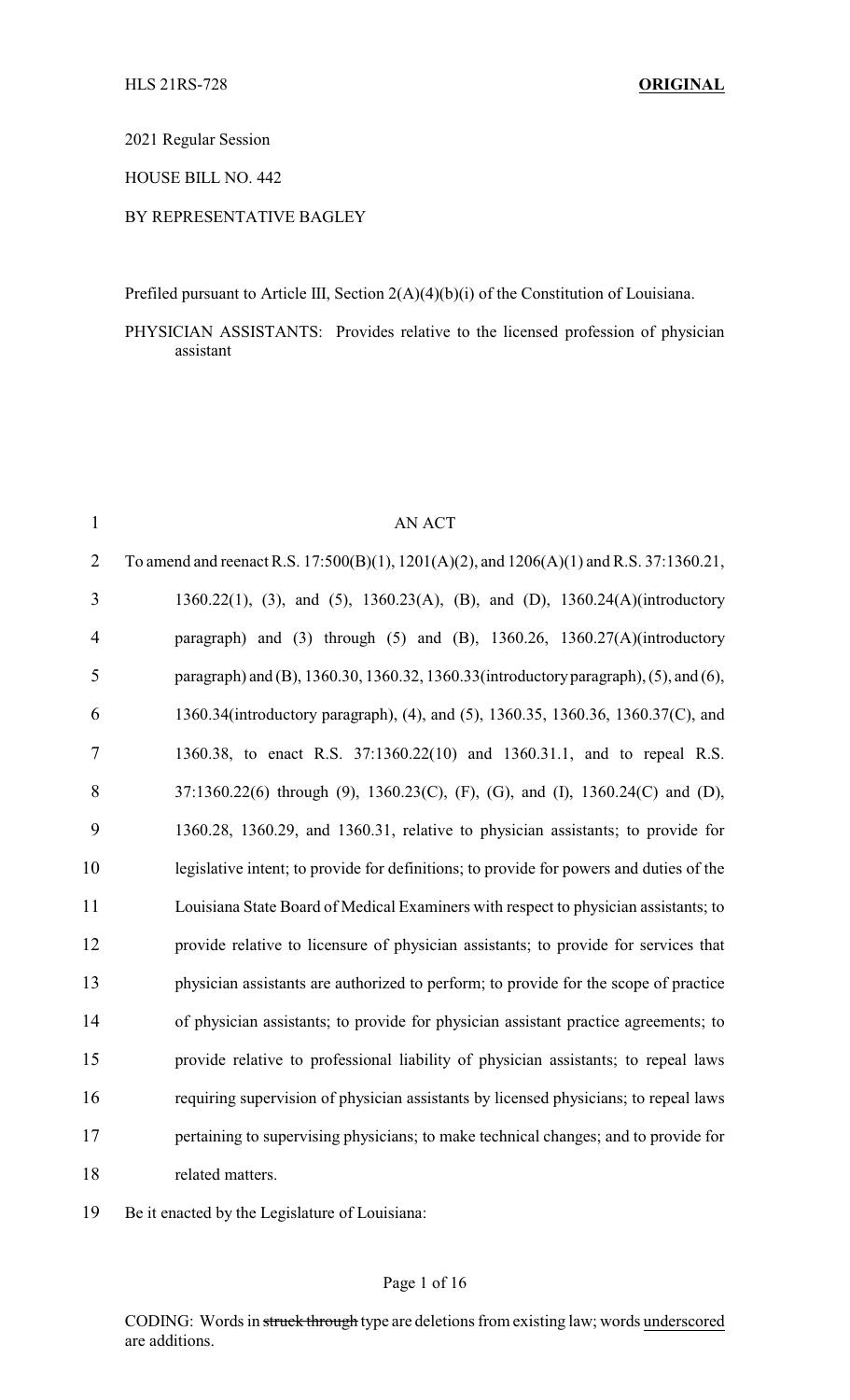| $\mathbf{1}$             | Section 1. R.S. $17:500(B)(1)$ , $1201(A)(2)$ , and $1206(A)(1)$ are hereby amended and |
|--------------------------|-----------------------------------------------------------------------------------------|
| $\overline{2}$           | reenacted to read as follows:                                                           |
| 3                        | §500. Sick leave for school bus operators; minimum pay for substitute                   |
| $\overline{\mathcal{A}}$ | $\ast$<br>*<br>*                                                                        |
| 5                        | B.(1) All school bus operators employed by the parish and the city school               |
| 6                        | boards of this state shall be entitled to and shall be allowed a minimum of ten days    |
| 7                        | absence per school year because of personal illness or because of other emergencies,    |
| 8                        | without loss of pay. Such sick leave when not used in any year shall be accumulated     |
| 9                        | to the credit of the school bus operator without limitation. Provided that when a       |
| 10                       | school bus operator is absent for six or more consecutive days because of personal      |
| 11                       | illness, he shall be required to present a certificate from a physician, physician      |
| 12                       | assistant providing health care services in accordance with R.S. 37:1360.28 R.S.        |
| 13                       | 37:1360.21 et seq., or nurse practitioner providing health care services in accordance  |
| 14                       | with R.S. 37:913 certifying such illness; provided, further, that the parish and city   |
| 15                       | school boards are authorized to adopt such rules and regulations as are necessary       |
| 16                       | relative to the use of such sick leave, either current or accumulated, for emergencies. |
| 17                       | The parish and city school boards may grant additional sick leave, without loss of      |
| 18                       | pay, or with such reduction of pay as they may establish and fix.                       |
| 19                       | *<br>$\ast$<br>*                                                                        |
| 20                       | §1201. Amount of sick leave; reimbursement; injury on the job                           |
| 21                       | A.                                                                                      |
| 22                       | ∗<br>*<br>∗                                                                             |
| 23                       | When a member of the teaching staff is absent for six or more<br>(2)                    |
| 24                       | consecutive days because of personal illness, he shall be required to present a         |
| 25                       | certificate from a physician, physician assistant providing health care services in     |
| 26                       | accordance with R.S. 37:1360.28 R.S. 37:1360.21 et seq., or nurse practitioner          |
| 27                       | providing health care services in accordance with R.S. 37:913 certifying such illness.  |
| 28                       | Each parish and city school board may adopt such rules and regulations as are           |
| 29                       | necessary relative to the use of such sick leave, either current or accumulated, for    |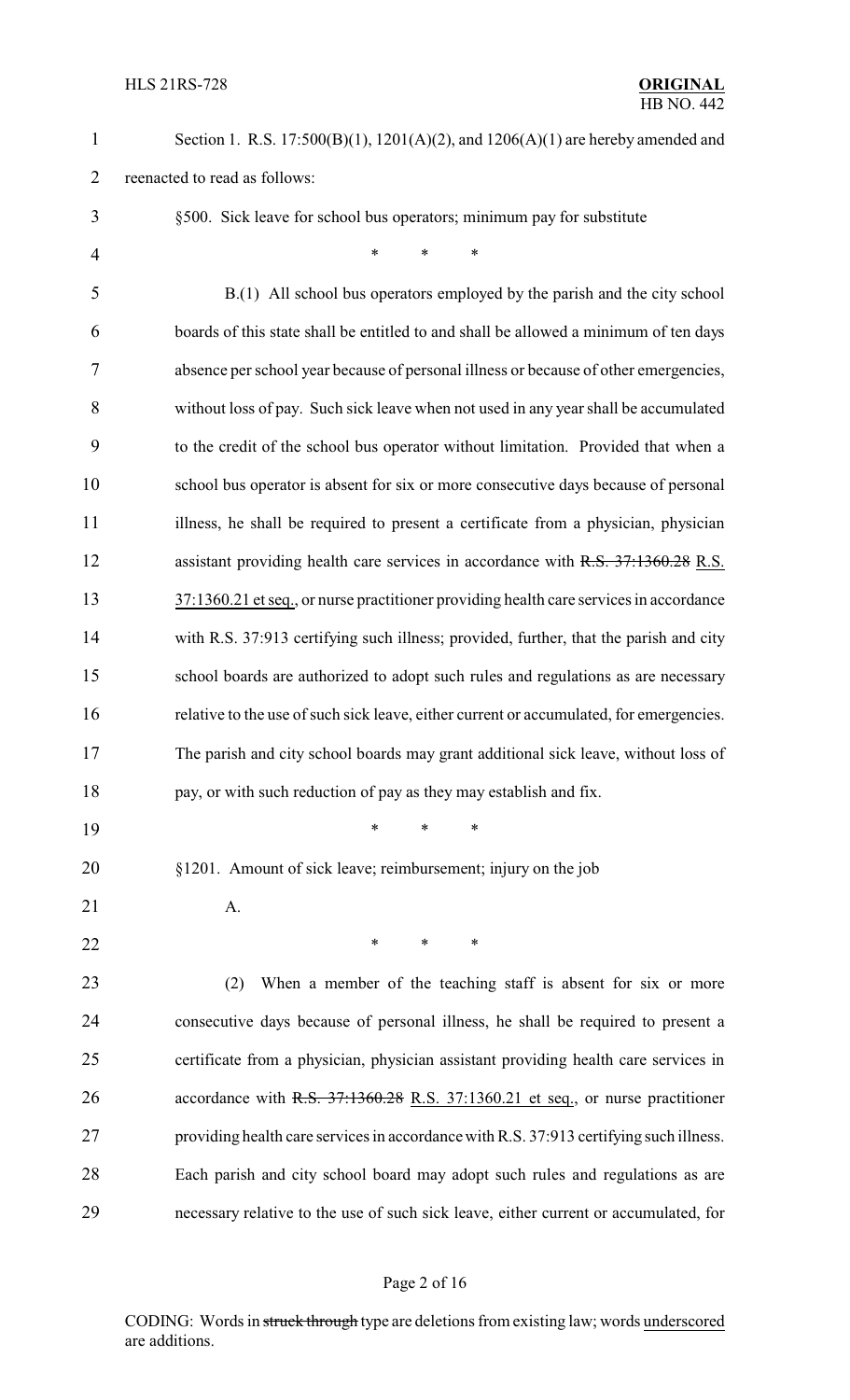| $\mathbf{1}$   | emergencies. The parish and city school boards may grant additional sick leave,            |
|----------------|--------------------------------------------------------------------------------------------|
| $\overline{2}$ | without loss of pay, or with such reduction of pay as they may establish and fix.          |
| 3              | $\ast$<br>$\ast$<br>*                                                                      |
| 4              | §1206. Ten days sick leave for employees; cumulation of unused sick leave                  |
| 5              | A.(1) All such employees, as defined in R.S. 17:1205, shall be entitled to and             |
| 6              | shall be allowed a minimum of ten days leave of absence as sick leave or in case of        |
| 7              | other emergencies, per school year, without loss of pay. Any portion of such sick          |
| 8              | leave not used in any year shall be accumulated to the credit of the employee without      |
| 9              | limitation. When such employee is absent for six or more consecutive days because          |
| 10             | of personal illness, he shall be required to present a certificate from a physician,       |
| 11             | physician assistant providing health care services in accordance with R.S.                 |
| 12             | 37.1360.28 R.S. 37:1360.21 et seq., or nurse practitioner providing health care            |
| 13             | services in accordance with R.S. 37:913 certifying such illness. Each parish and city      |
| 14             | school board may adopt such rules and regulations as are necessary relative to the         |
| 15             | use of such sick leave, either current or accumulated, for emergencies. The parish         |
| 16             | and city school boards may grant additional sick leave, without loss of pay, or with       |
| 17             | such reduction of pay as they may establish and fix.                                       |
| 18             | $\ast$<br>$\ast$<br>*                                                                      |
| 19             | Section 2. R.S. 37:1360.21, 1360.22(1), (3), and (5), 1360.23(A), (B), and (D),            |
| 20             | 1360.24(A)(introductory paragraph) and (3) through (5) and (B), 1360.26,                   |
| 21             | 1360.27(A)(introductory paragraph) and (B), 1360.30, 1360.32, 1360.33(introductory         |
| 22             | paragraph), (5), and (6), 1360.34(introductory paragraph), (4), and (5), 1360.35, 1360.36, |
| 23             | 1360.37(C), and 1360.38 are hereby amended and reenacted and R.S. 37:1360.22(10) and       |
| 24             | 1360.31.1 are hereby enacted to read as follows:                                           |
| 25             | §1360.21. Legislative intent                                                               |
| 26             | A. Shortages of all skilled health personnel, particularly in rural and urban              |
| 27             | medically underserved areas and in the field of primary care medicine, new scientific      |
| 28             | and technological developments, and new methods of organizing health services              |
| 29             | have made the question of new uses for allied health personnel the critical issue to       |

# Page 3 of 16

CODING: Words in struck through type are deletions from existing law; words underscored are additions.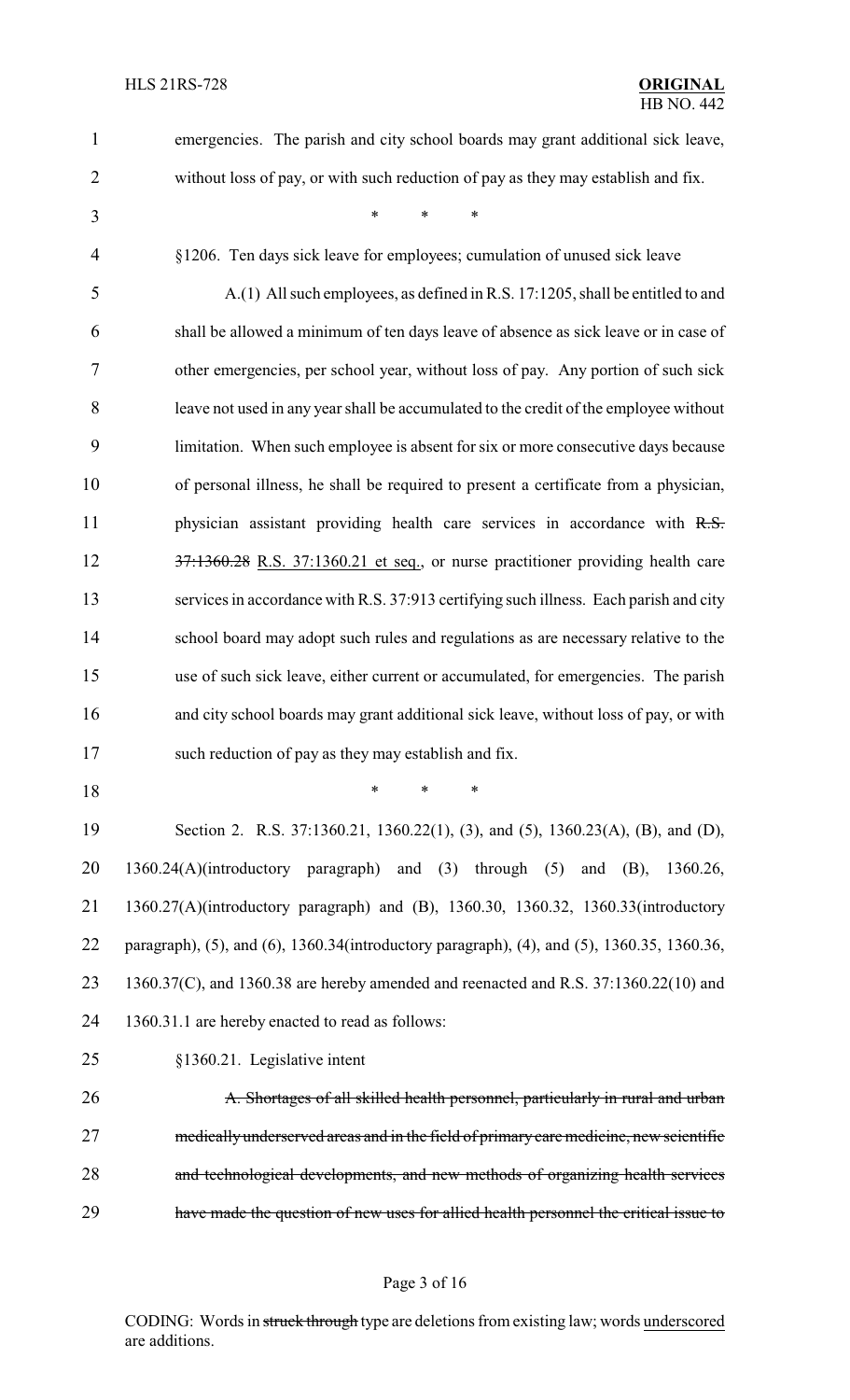| 1              | be resolved if our supply of health manpower is to be used effectively and              |
|----------------|-----------------------------------------------------------------------------------------|
| $\overline{2}$ | productively. In its concern with the growing shortage and geographic                   |
| 3              | maldistribution of health care services in Louisiana, the rising cost of health care    |
| 4              | services in the state and nationally, and the need for primary health care by           |
| 5              | thousands of Louisiana citizens, the legislature intends to modernize the laws          |
| 6              | governing physician assistant practice.                                                 |
| 7              | B. Physician assistants are health care professionals qualified by academic             |
| 8              | and clinical education and licensed by the Louisiana State Board of Medical             |
| 9              | Examiners to provide health care services at the direction and under the supervision    |
| 10             | of a physician or a group of physicians approved by the board as a supervising          |
| 11             | physician.                                                                              |
| 12             | C. It is the intent of this Part to permit the more effective utilization of the        |
| 13             | skills of physicians, particularly in the primary care setting, by enabling them to     |
| 14             | delegate medical services to qualified physician assistants when such delegation is     |
| 15             | consistent with the patient's health and welfare.                                       |
| 16             | D. It is the intent of this Part to encourage and permit the utilization of             |
| 17             | physician assistants by physicians and assist in the development of the physician       |
| 18             |                                                                                         |
|                | assistant profession and allow for innovative developments of programs for the          |
| 19             | education of physician assistants. It is also the purpose of this Part to provide for a |
| 20             | system of licensing physician assistants and regulating their relationship with         |
| 21             | supervising physicians so that a high quality of service is assured.                    |
| 22             | A. In its concern with the growing shortage of healthcare professionals and             |
| 23             | geographic maldistribution of healthcare services in Louisiana, the rising cost of      |
| 24             | health care in the state and nationally, and the need for access to health care by      |
| 25             | thousands of Louisiana citizens, the legislature intends to modernize the laws          |
| 26             | governing physician assistant practice.                                                 |
| 27             | B. Physician assistants are healthcare professionals qualified by academic              |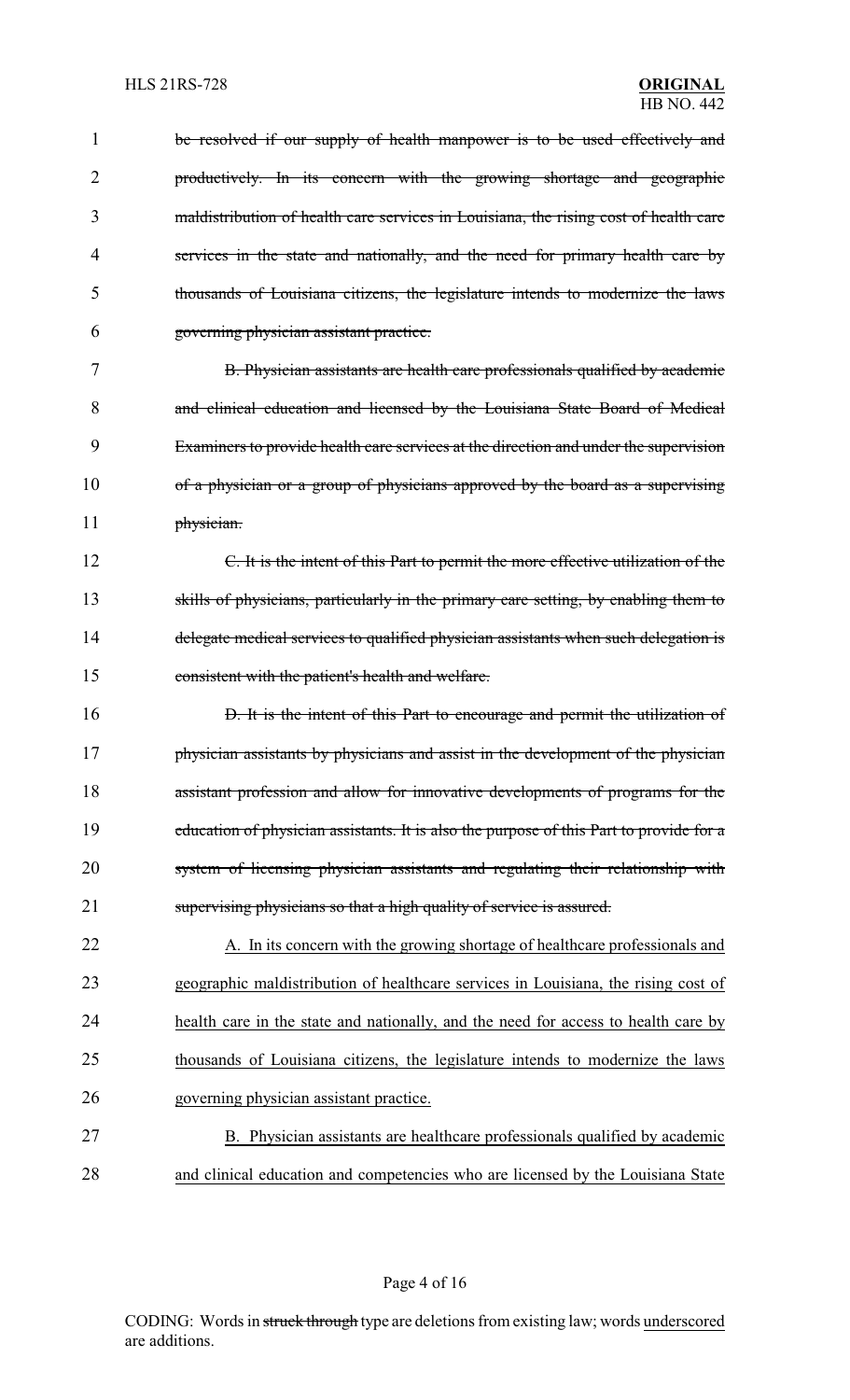| $\mathbf{1}$   | Board of Medical Examiners to provide healthcare services to the citizens of           |
|----------------|----------------------------------------------------------------------------------------|
| $\overline{2}$ | Louisiana.                                                                             |
| 3              | C. It is also the purpose of this Part to provide for a system of licensing            |
| 4              | physician assistants so that a high quality of care is assured.                        |
| 5              | §1360.22. Definitions                                                                  |
| 6              | As used in this Part:                                                                  |
| 7              | (1) "Approved program" means a program for the education and training of               |
| 8              | physician assistants which has been formally approved by the Committee on Allied       |
| 9              | Health Education and Accreditation Accreditation Review Commission on Education        |
| 10             | for the Physician Assistant, its predecessors, or its successors.                      |
| 11             | *<br>$\ast$<br>*                                                                       |
| 12             | "Health care Healthcare organization or entity" means any entity or<br>(3)             |
| 13             | organization providing health care services which is licensed or regulated under Title |
| 14             | 40 of the Louisiana Revised Statutes of 1950 or regulations promulgated by the         |
| 15             | Louisiana Department of Health. "Health care Healthcare organization or entity"        |
| 16             | shall also mean an entity commonly referred to as a physician-hospital organization    |
| 17             | or other similar entity.                                                               |
| 18             | $\ast$<br>$\ast$<br>∗                                                                  |
| 19             | "Physician assistant" means and "PA" mean a health professional<br>(5)                 |
| 20             | qualified by academic and clinical education, experience, and competencies who is      |
| 21             | and licensed by the Louisiana State Board of Medical Examiners to provide health       |
| 22             | care services at the direction and under the supervision of a physician or a group of  |
| 23             | physicians approved by the board as a supervising physician. healthcare services to    |
| 24             | the residents of Louisiana, and who has passed the PA national certifying              |
| 25             | examination administered by the National Commission on Certification of Physician      |
| 26             | Assistants or its successors.<br>A PA who has passed the requisite certifying          |
| 27             | examination may use the title "physician assistant-certified" and "PA-C".              |
| 28             | ∗<br>∗<br>∗                                                                            |

# Page 5 of 16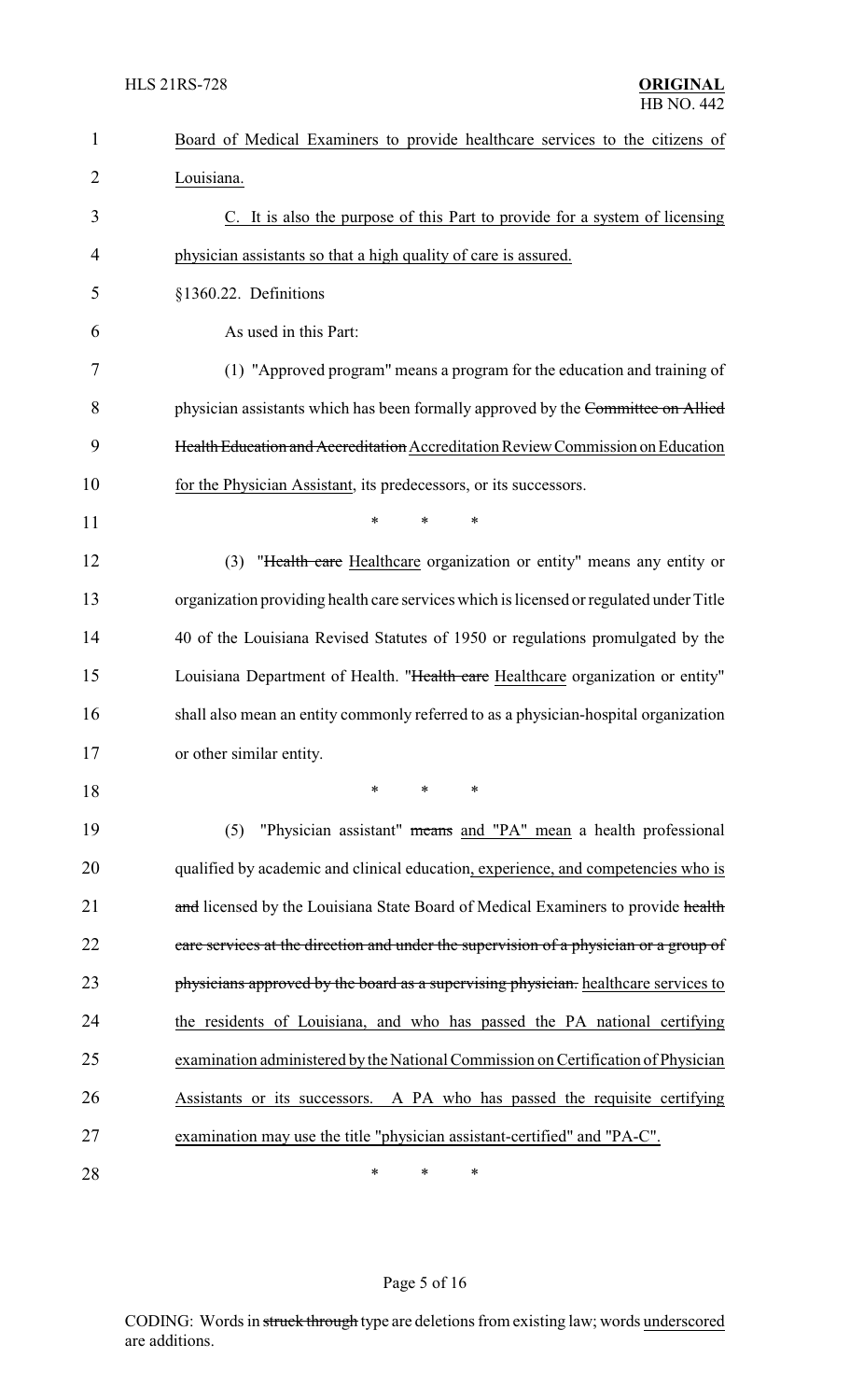| 1              | (10) "Practice agreement" means the agreement between the practice site and            |
|----------------|----------------------------------------------------------------------------------------|
| $\overline{2}$ | the PA as to the approved functions of the PA.                                         |
| 3              | §1360.23. Powers and duties of the board                                               |
| $\overline{4}$ | A. The board shall have and exercise all powers and duties previously                  |
| 5              | granted to it, subject to the provisions of Title 36 of the Louisiana Revised Statutes |
| 6              | of 1950. The powers and authority granted to the board by this Part shall be subject   |
| 7              | to the provisions of Title 36 of the Louisiana Revised Statutes of 1950, and           |
| 8              | particularly R.S. 36:259(A) and 803. Except as otherwise provided by this Part, the    |
| 9              | board shall also have the power, in consultation with the Physician Assistants         |
| 10             | Advisory Committee, to make rules and regulations pertaining to the approval and       |
| 11             | regulation of physician assistants and the approval and regulation of physicians       |
| 12             | applying to become supervising physicians PAs.                                         |
| 13             | B. The board shall have the authority to approve or reject an application for          |
| 14             | licensure as a physician assistant PA in consultation with the Physician Assistants    |
| 15             | Advisory Committee. Licensure shall be valid for no more than one year but may         |
| 16             | be renewed annually.                                                                   |
| 17             |                                                                                        |
| 18             | D. The board shall make and enforce orders, rules, and regulations for the             |
| 19             | revocation or suspension of approval of licensure to act as a physician assistant, and |
| 20             | for the revocation and suspension of approval of supervising physicians PA in          |
| 21             | consultation with the Physician Assistants Advisory Committee.                         |
| 22             | $\ast$<br>*<br>∗                                                                       |
| 23             | §1360.24. Licensure                                                                    |
| 24             | A. Except as otherwise provided for in this Part, an individual shall be               |
| 25             | licensed by the board before the individual may practice as a physician assistant PA.  |
| 26             | The board may grant a license to a physician assistant PA applicant who:               |
| 27             | $\ast$<br>*<br>*                                                                       |
| 28             | (3)<br>Has successfully completed an education program for physician                   |
| 29             | assistants accredited by the Committee on Allied Health Education and                  |

# Page 6 of 16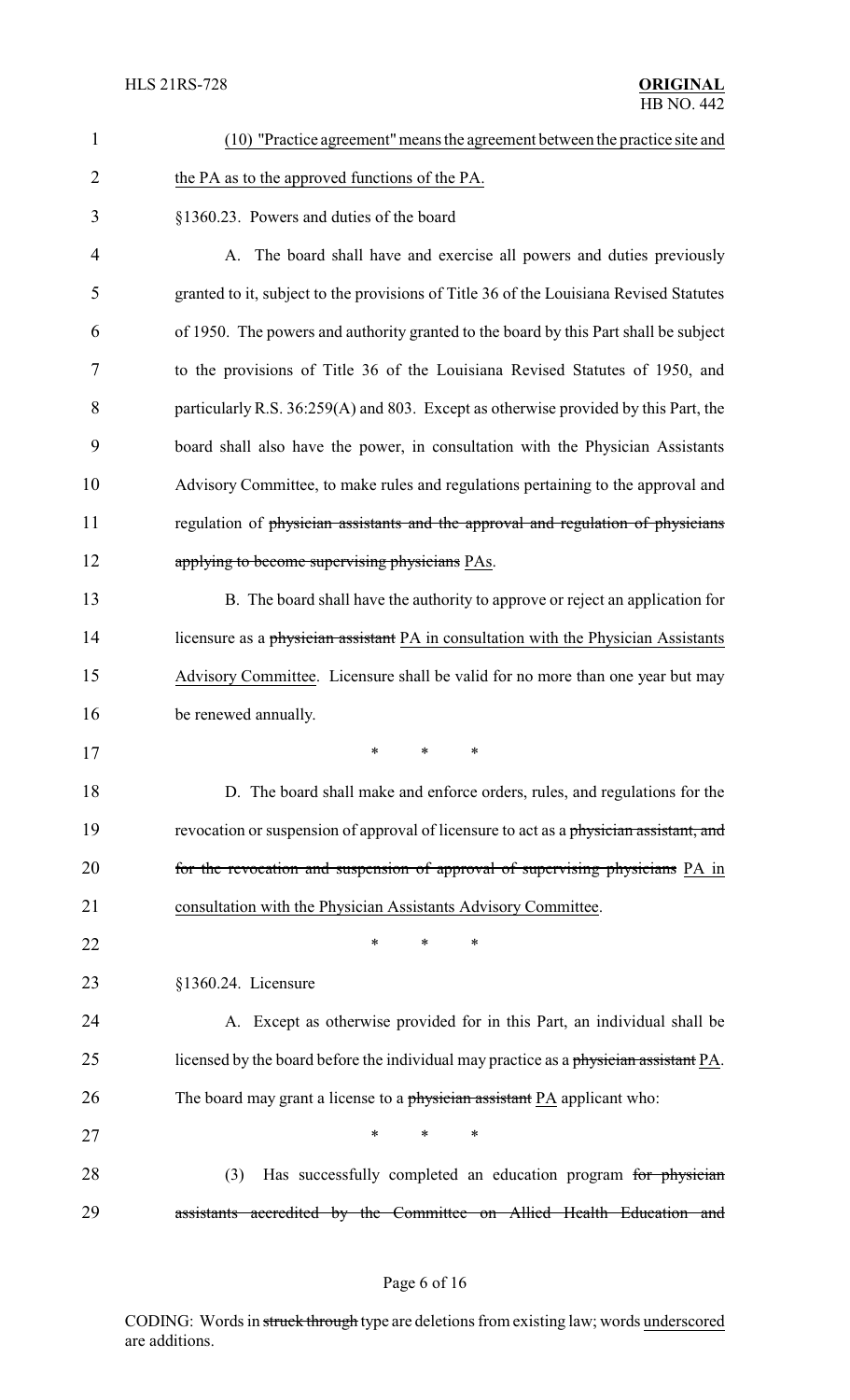| $\mathbf{1}$   | Accreditation, its predecessors, or its successors at an approved program and who         |
|----------------|-------------------------------------------------------------------------------------------|
| $\overline{2}$ | has passed the <i>physician assistant</i> PA national certifying examination administered |
| 3              | by the National Commission on Certification of Physicians' Physician Assistants or        |
| 4              | its successors.                                                                           |
| 5              | (4) Certifies that he is mentally and physically able to engage in practice as            |
| 6              | a physician assistant PA.                                                                 |
| 7              | (5) Has no licensure, certification, or registration as a physician assistant PA          |
| 8              | in any jurisdiction under current discipline, revocation, suspension, or probation for    |
| 9              | cause resulting from the applicant's practice as a physician assistant PA, unless the     |
| 10             | board considers such condition and agrees to licensure.                                   |
| 11             | $\ast$<br>$\ast$<br>$\ast$                                                                |
| 12             | B. A personal interview of a physician assistant PA applicant shall be                    |
| 13             | required only in those cases where the assistant is making his first application before   |
| 14             | the board and where discrepancies exist in the application or the applicant has been      |
| 15             | subject to prior adverse licensure, certification, or registration action.                |
| 16             | *<br>$\ast$<br>*                                                                          |
| 17             | §1360.26. Inactive license                                                                |
| 18             | Any physician assistant PA who notifies the board in writing on forms                     |
| 19             | prescribed by the board may elect to place his licensure on an inactive status. A         |
| 20             | physician assistant PA with an inactive status license shall be excused from payment      |
| 21             | of renewal fees and shall not practice as a physician assistant PA. Any licensee who      |
| 22             | engages in practice while his or her license is lapsed or on inactive status shall be     |
| 23             | considered to be practicing without a license, which shall be grounds for discipline      |
| 24             | under R.S. 37:1360.34. A physician assistant PA requesting restoration to active          |
| 25             | status from inactive status shall be required to pay the current renewal fees and shall   |
| 26             | be required to meet the criteria for renewal as provided for in R.S. 37:1360.27.          |

Page 7 of 16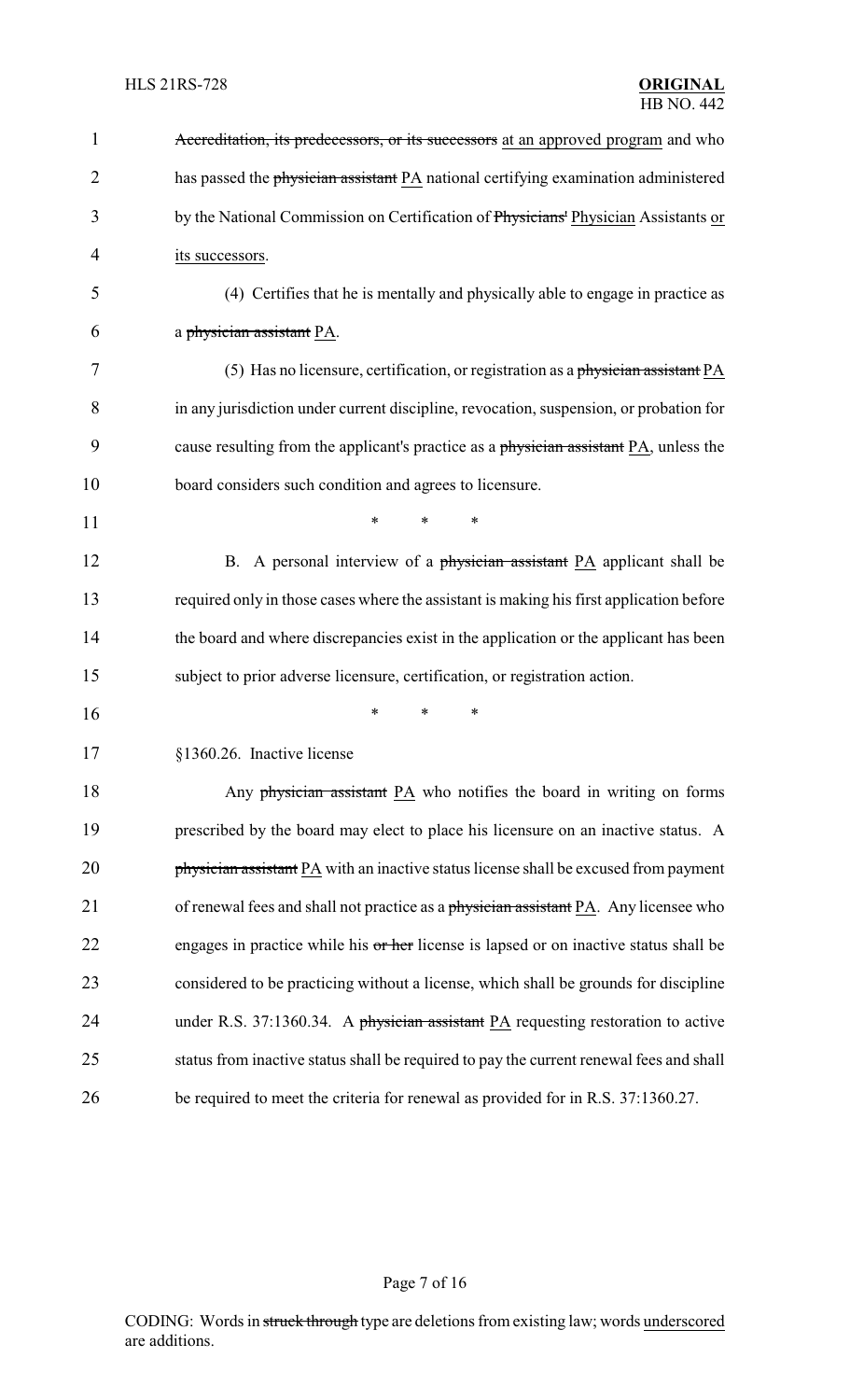| 1              | §1360.27. Renewal                                                                      |
|----------------|----------------------------------------------------------------------------------------|
| $\overline{2}$ | A. Each person who holds a license as a physician assistant PA in this state           |
| 3              | shall, upon notification from the board, renew said his license by:                    |
| 4              | $\ast$<br>$\ast$<br>$\ast$                                                             |
| 5              | B. A physician assistant PA seeking licensure renewal will not be required             |
| 6              | to make a personal appearance before the board, unless the assistant he is currently   |
| 7              | engaged in a licensure revocation or discipline proceeding.                            |
| 8              | §1360.30. Notification of intent to practice                                           |
| 9              | A. A physician assistant A PA licensed in this state, prior to initiating              |
| 10             | practice, shall submit, on forms approved by the board, notification of such intent to |
| 11             | practice. Such notification shall include:                                             |
| 12             | (1) The name, business address, and telephone number of the supervising                |
| 13             | physician.                                                                             |
| 14             | (2) The name, business address, and telephone number of the physician                  |
| 15             | assistant.                                                                             |
| 16             | B. A physician assistant shall notify the board of any changes in or additions         |
| 17             | to his supervising physicians within fifteen days of the date of such change or        |
| 18             | addition. the name, business address, and telephone number of each practice location   |
| 19             | of the PA.                                                                             |
| 20             | §1360.31.1. Services performed by physician assistants                                 |
| 21             | A. A PA is a healthcare professional qualified by academic and clinical                |
| 22             | training, experience, and competencies to provide healthcare services, including       |
| 23             | diagnostic services, the development and management of treatment plans,                |
| 24             | prescribing medications, and often providing primary health care in collaboration      |
| 25             | with physicians and other healthcare providers.                                        |
| 26             | B. A PA may do all of the following:                                                   |
| 27             | Provide healthcare services for which he is prepared by education,<br>(1)              |
| 28             | training, and experience and is competent to perform in accordance with his practice   |
| 29             | agreement. Such services may include, without limitation, all of the following:        |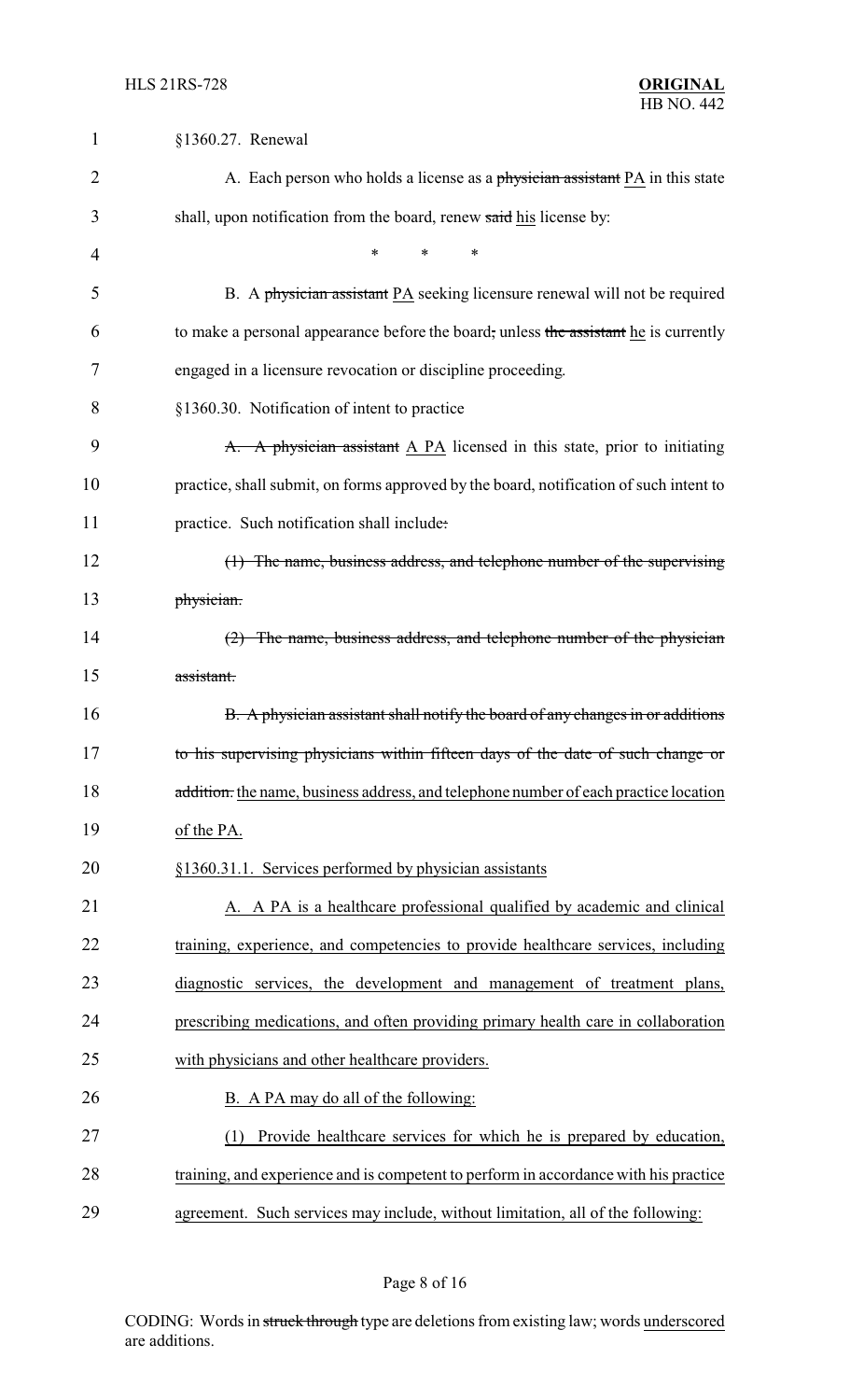| $\mathbf{1}$   | (a) Obtaining and performing a comprehensive health history and physical            |
|----------------|-------------------------------------------------------------------------------------|
| $\overline{2}$ | examination.                                                                        |
| 3              | (b) Evaluating, diagnosing, managing, and providing treatment plans.                |
| 4              | (c) Educating a patient on health promotion and disease prevention.                 |
| 5              | (d) Ordering and evaluating a diagnostic study and therapeutic procedure as         |
| 6              | authorized by his practice agreement.                                               |
| 7              | Performing therapeutic procedures as authorized by his practice<br>(e)              |
| 8              | agreement.                                                                          |
| 9              | Assisting in surgery.<br>(f)                                                        |
| 10             | (g) Prescribing, administering, procuring, and dispensing legend drugs and          |
| 11             | medical devices and durable medical equipment.                                      |
| 12             | (h) Prescribing Schedule II through V drugs in accordance with registration         |
| 13             | with the federal Drug Enforcement Administration.                                   |
| 14             | Ordering, where appropriate, home health care or hospice services or<br>(i)         |
| 15             | treatment.                                                                          |
| 16             | Providing consultation upon request.<br>(i)                                         |
| 17             | (2) Obtain informed consent.                                                        |
| 18             | Order, delegate, and assign therapeutic and diagnostic measures to<br>(3)           |
| 19             | licensed or unlicensed personnel.                                                   |
| 20             | (4) Certify the health or disability of a patient as required by any local, state,  |
| 21             | or federal program.                                                                 |
| 22             | (5) Request, receive, and sign for a professional sample, and distribute a          |
| 23             | professional sample to a patient.                                                   |
| 24             | (6) Be reimbursed directly for healthcare services provided.                        |
| 25             | Provide healthcare services as a volunteer for a charitable organization<br>(7)     |
| 26             | or at a public or private event, including a religious event, youth camp, community |
| 27             | event, or similar event if all of the following conditions apply:                   |
| 28             | (a) He receives no compensation for such services.                                  |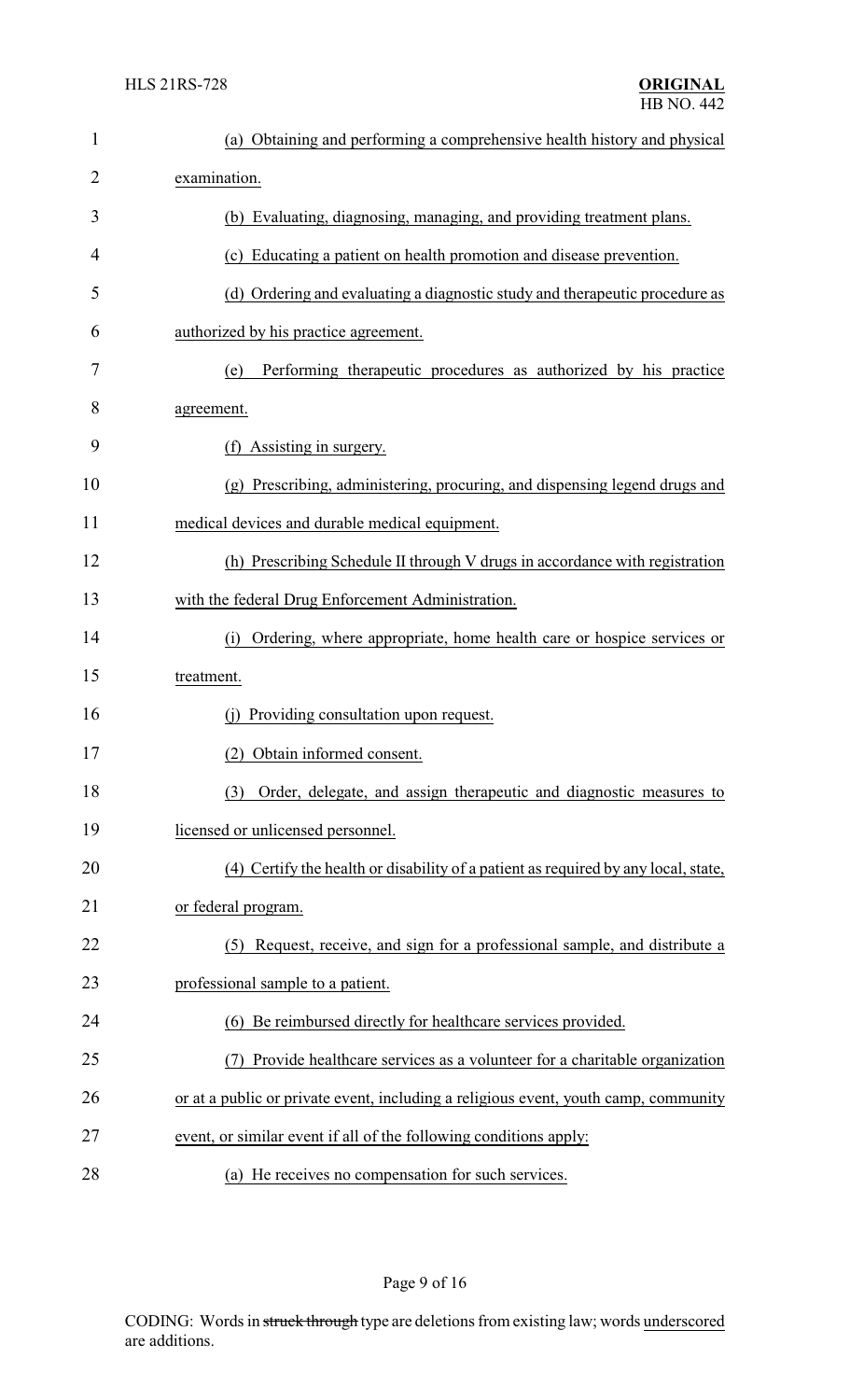| 1              | (b) He provides healthcare services in a manner that is consistent with his               |
|----------------|-------------------------------------------------------------------------------------------|
| $\overline{2}$ | education, training, experience, and competence.                                          |
| 3              | (8) Provide healthcare services in emergency situations, including man-made               |
| 4              | and natural disaster relief efforts, or as appropriate during declarations of emergency   |
| 5              | by local, state, or federal officials.                                                    |
| 6              | §1360.32. Assumption of professional liability; practice agreements; scope of             |
| 7              | physician assistant practice                                                              |
| 8              | When a physician assistant is supervised by a physician or group practice of              |
| 9              | physicians or a professional medical corporation or a hospital or other health care       |
| 10             | organization or entity, the physician assistant shall be supervised by and be the legal   |
| 11             | responsibility of the supervising physician or group practice or professional medical     |
| 12             | corporation or other hospital or other health care organization or entity and the         |
| 13             | supervising physician. The legal responsibility for the physician assistant's patient     |
| 14             | care activities, including care and treatment that is provided in health care facilities, |
| 15             | shall remain that of the supervising physician, group practice of physicians, or a        |
| 16             | professional medical corporation or a hospital or other health care organization or       |
| 17             | entity.                                                                                   |
| 18             | A. The legal responsibility for the patient care activities of a PA, including            |
| 19             | care and treatment provided in healthcare facilities, shall be that of the PA. A          |
| 20             | managed care organization with which the PA is a network provider shall not require       |
| 21             | a clinical supervisory relationship between a PA and another healthcare provider.         |
| 22             | B. A PA may practice at any of the following locations and settings:                      |
| 23             | Any healthcare organization.<br>(1)                                                       |
| 24             | Any healthcare facility with a credentialing and privileging system.                      |
| 25             | (3) Any private or group health care practice.                                            |
| 26             | Any professional medical corporation.<br>(4)                                              |
| 27             | (5) Any healthcare facility or practice not included in Paragraphs (1) through            |
| 28             | (4) of this Subsection which is approved by the board.                                    |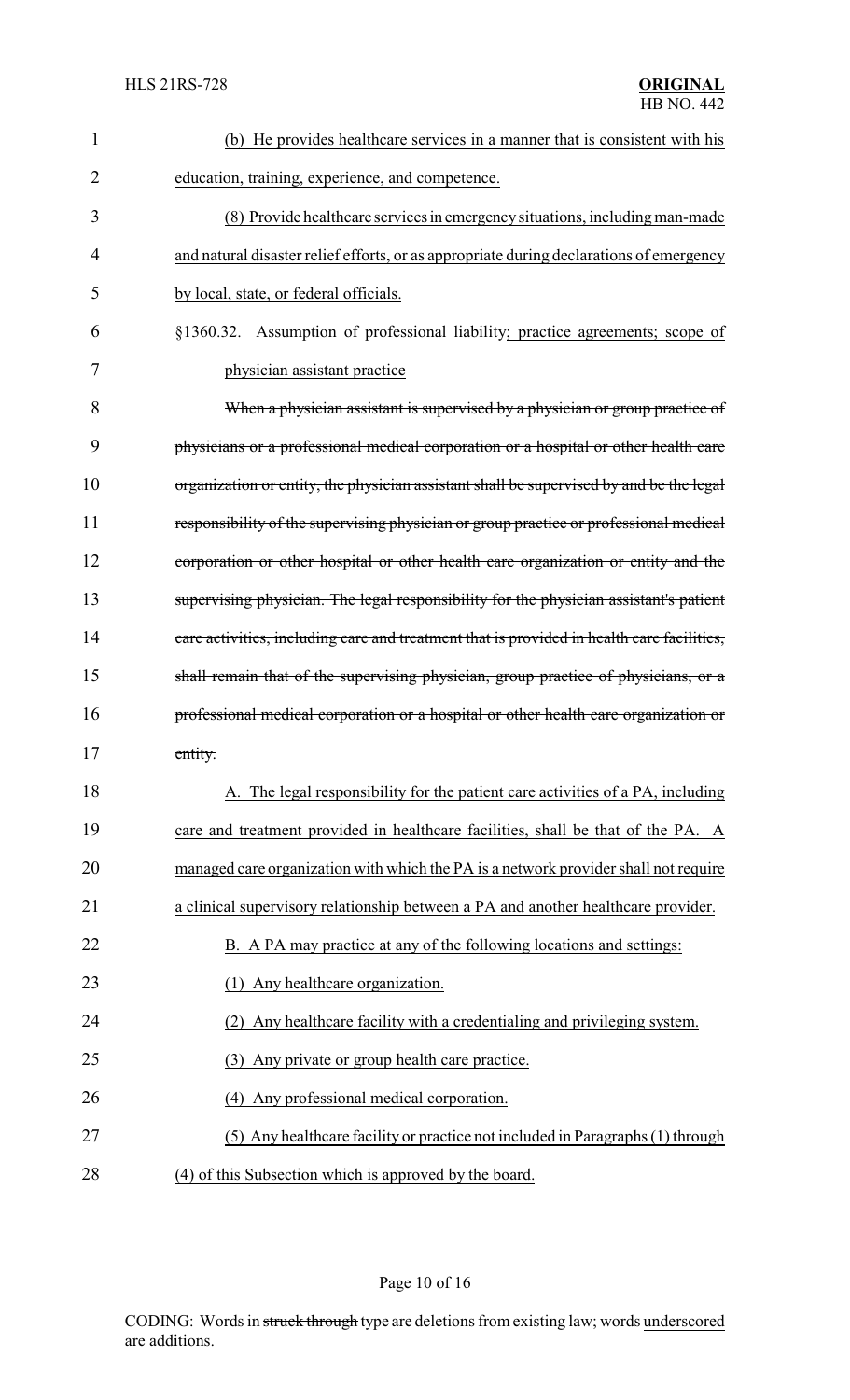| $\mathbf{1}$   | $C(1)$ A practice agreement as defined in R.S. 37:1360.22 shall be created          |
|----------------|-------------------------------------------------------------------------------------|
| $\overline{2}$ | for each practicing PA based on his documented education, training, experiences,    |
| 3              | and demonstrated ability to perform. Such delineations of privileges are to be      |
| 4              | approved by the practice site and are intended to ensure patient safety and promote |
| 5              | quality of care.                                                                    |
| 6              | (2) The scope of a PA's practice shall be defined by the practice agreement,        |
| 7              | which agreement shall conform to all of the following requirements:                 |
| 8              | (a) The practice agreement shall be determined at the practice site and may         |
| 9              | include decisions made by the employer, group, hospital service, and the            |
| 10             | credentialing and privileging systems of a licensed facility.                       |
| 11             | (b) The practice agreement shall be reviewed and updated annually.                  |
| 12             | (c) The practice agreement shall be readily available for inspection by the         |
| 13             | board.                                                                              |
| 14             | D. A PA shall consult with, or refer to, the appropriate member of the              |
| 15             | healthcare team:                                                                    |
| 16             | (1) As indicated by the condition of the patient and protocols of the practice      |
| 17             | site.                                                                               |
| 18             | Based on the education, training, experience, and competencies of the<br>(2)        |
| 19             | <u>PA.</u>                                                                          |
| 20             | (3) The applicable standard of care.                                                |
| 21             | §1360.33. Violations                                                                |
| 22             | The board may, exercising due process, discipline any physician assistant PA        |
| 23             | in consultation with the Physician Assistants Advisory Committee, as provided in    |
| 24             | R.S. 37:1360.34, who:                                                               |
| 25             | ∗<br>*<br>∗                                                                         |
| 26             | (5) Is a habitual user of intoxicants or drugs to such an extent that he is         |
| 27             | unable to safely perform as a physician assistant PA.                               |

# Page 11 of 16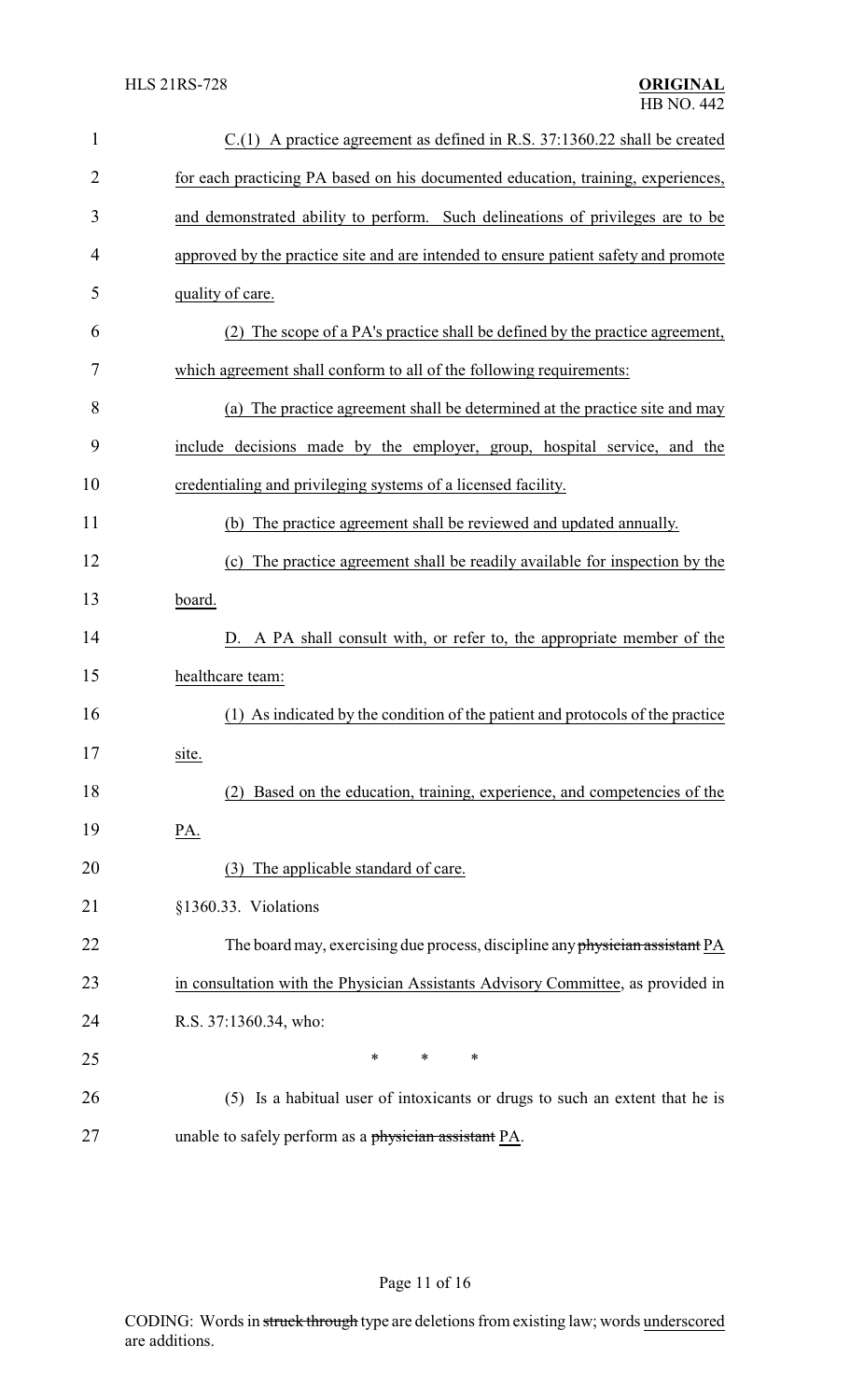| $\mathbf{1}$   | (6) Has been adjudicated as mentally incompetent or has a mental condition            |
|----------------|---------------------------------------------------------------------------------------|
| $\overline{2}$ | that renders him unable to safely perform as a physician assistant PA.                |
| 3              | *<br>$\ast$<br>$\ast$                                                                 |
| $\overline{4}$ | §1360.34. Disciplinary authority                                                      |
| 5              | The board, in consultation with the Physician Assistants Advisory                     |
| 6              | Committee, upon finding that a physician assistant PA has committed any offense       |
| 7              | described in R.S. 37:1360.33, may:                                                    |
| 8              | $\ast$<br>*<br>$\ast$                                                                 |
| 9              | (4) Require a physician assistant PA to submit to the care, counseling, or            |
| 10             | treatment of a physician or physicians designated by the board.                       |
| 11             | (5) Place the physician assistant PA on probation with the right to vacate the        |
| 12             | probationary order for noncompliance.                                                 |
| 13             | $\ast$<br>*<br>$\ast$                                                                 |
| 14             | §1360.35. Title and practice protection                                               |
| 15             | A. Any person not licensed under this Part is guilty of a misdemeanor and             |
| 16             | is subject to penalties applicable to the unlicensed practice of medicine if he:      |
| 17             | $(1)$ Holds himself out as a physician assistant PA.                                  |
| 18             | (2) Uses any combination or abbreviation of the term "physician assistant"            |
| 19             | to indicate that he is a physician assistant PA.                                      |
| 20             | (3) Acts as a physician assistant PA without being licensed by the board.             |
| 21             | B. An unlicensed physician shall not be permitted to use the title of                 |
| 22             | "physician assistant" or "PA", or to practice as a physician assistant PA, unless he  |
| 23             | fulfills the requirements of this Part.                                               |
| 24             | C. Only a physician assistant licensed under this Part who has met the                |
| 25             | current certification requirements of the National Commission on the Certification    |
| 26             | of Physicians' Assistants and its successors shall be entitled to use the designation |
| 27             | "PA-C" before or after his name or as any title, thereof.                             |

# Page 12 of 16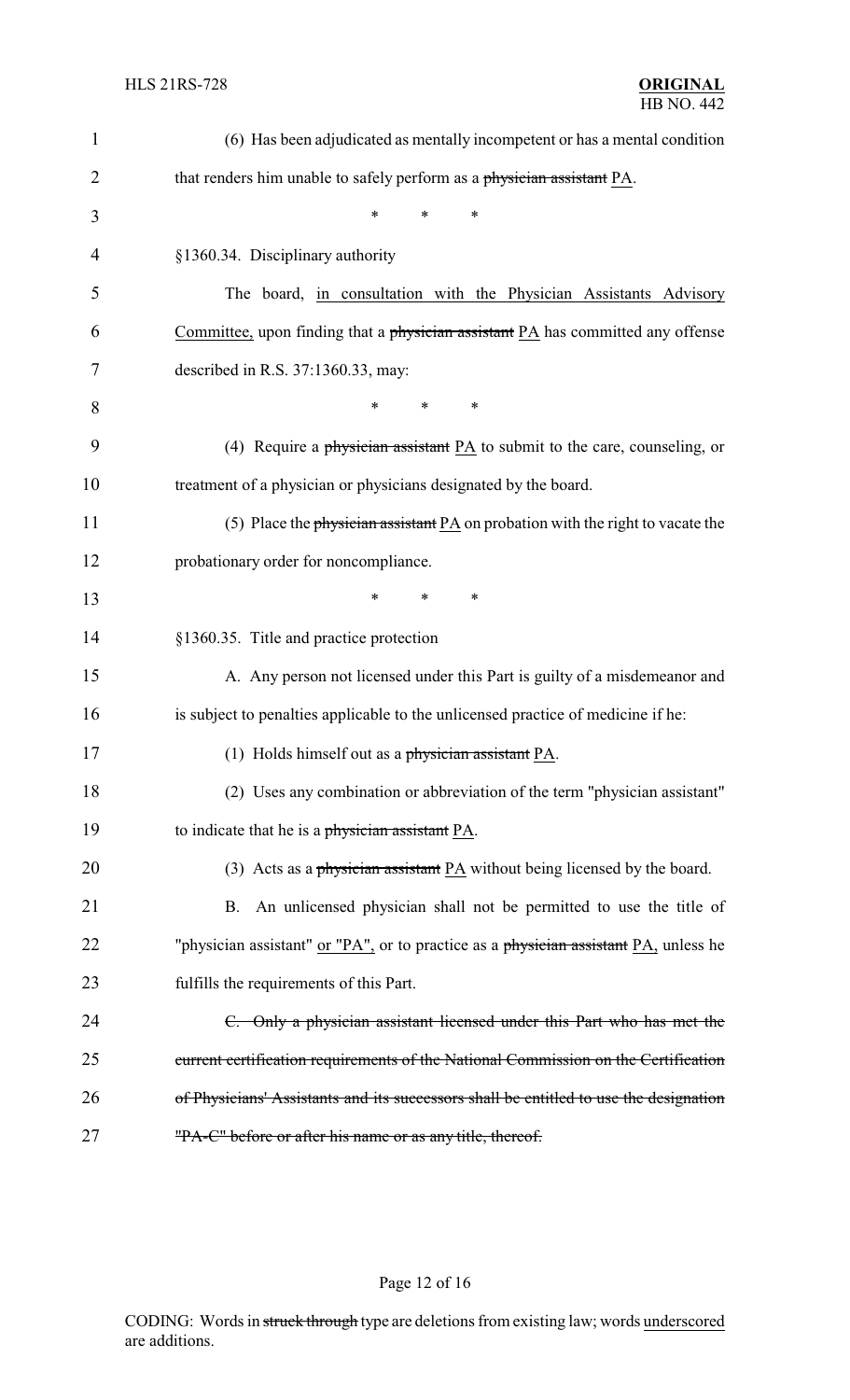| $\mathbf{1}$   | §1360.36. Identification requirements                                                |
|----------------|--------------------------------------------------------------------------------------|
| $\overline{2}$ | A physician assistant PA licensed under this Part shall keep his license             |
| 3              | available for inspection at his primary place of employment and shall, when engaged  |
| 4              | in his professional activities, wear a name tag identifying himself as a "physician" |
| 5              | assistant", "physician assistant-certified", "PA", or "PA-C".                        |
| 6              | §1360.37. Injunctive proceedings                                                     |
| 7              | *<br>*<br>*                                                                          |
| 8              | C. In case of violation of any injunction issued under the provision                 |
| 9              | provisions of this Part, the court shall try and punish the offender for contempt of |
| 10             | court in accordance with law.                                                        |
| 11             | §1360.38. Exemptions                                                                 |
| 12             | A. The provisions of this Part shall not apply to:                                   |
| 13             | (1) Practitioners of allied health fields duly licensed in accordance with other     |
| 14             | laws of this state.                                                                  |
| 15             | (2) A physician assistant PA administering medical services in cases of              |
| 16             | emergency.                                                                           |
| 17             | (3) A physician assistant PA student enrolled in a physician assistant PA            |
| 18             | educational program accredited by the Accreditation Review Commission on             |
| 19             | Education for the Physician Assistant.                                               |
| 20             | (4) A physician assistant PA employed by the federal government while                |
| 21             | performing duties incidental to that employment.                                     |
| 22             | B. Nothing herein shall prohibit or limit the authority of physicians to             |
| 23             | employ auxiliary personnel not recognized under this Part.                           |
| 24             | Section 3. R.S. 37:1360.22(6) through (9), 1360.23(C), (F), (G), and (I), 1360.24(C) |
| 25             | and $(D)$ , 1360.28, 1360.29, and 1360.31 are hereby repealed in their entirety.     |

# Page 13 of 16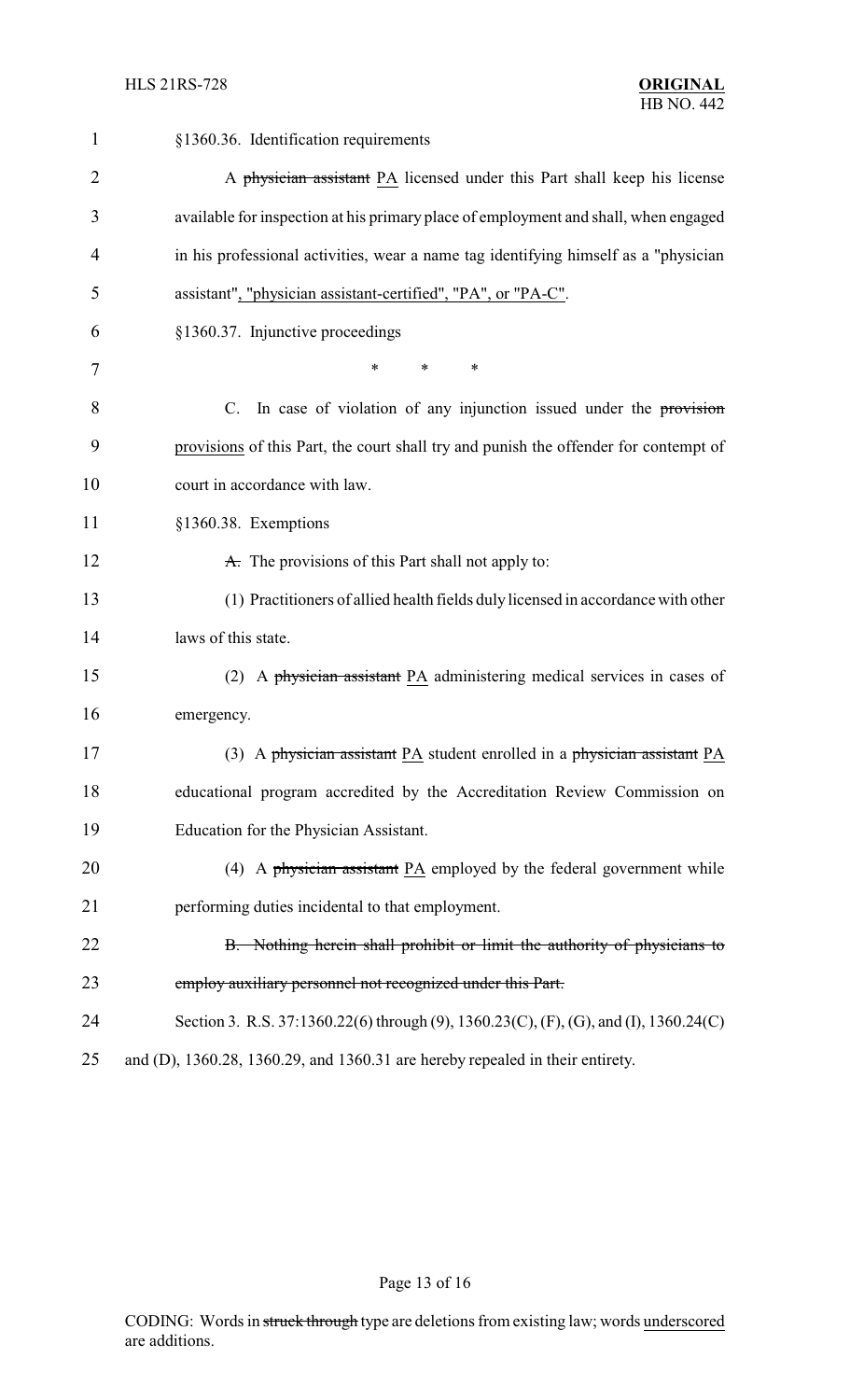#### DIGEST

The digest printed below was prepared by House Legislative Services. It constitutes no part of the legislative instrument. The keyword, one-liner, abstract, and digest do not constitute part of the law or proof or indicia of legislative intent. [R.S. 1:13(B) and 24:177(E)]

| HB 442 Original | 2021 Regular Session | <b>Bagley</b> |
|-----------------|----------------------|---------------|
|-----------------|----------------------|---------------|

**Abstract:** Amends, enacts, and repeals various laws pertaining to the licensed profession of physician assistant.

Present law creates and provides for the licensed profession of physician assistant. Provides for licensure of physician assistants by the La. State Board of Medical Examiners and for healthcare services that physician assistants are authorized to perform. Requires continuous supervision of physician assistants by supervising physicians and provides for obligations and responsibilities of such physicians. Proposed law amends, enacts, and repeals provisions throughout present law relative to physician assistants.

Proposed law revises legislative intent concerning laws relative to the physician assistant profession.

Proposed law revises the definition of physician assistant in present law to read as follows:

"Physician assistant" and "PA" mean a health professional qualified by academic and clinical education, experience, and competencies who is and licensed by the Louisiana State Board of Medical Examiners to provide healthcare services to the citizens of Louisiana, and who has passed the PA national certifying examination administered by the National Commission on Certification of Physician Assistants or its successors. A PA who has passed the requisite certifying examination may use the title "physician assistant-certified" and "PA-C".

Proposed law retains present law requiring that physician assistants be licensed by the La. State Board of Medical Examiners.

Proposed law repeals from present law all of the following:

- (1) Provisions requiring supervision of physician assistants by supervising physicians.
- (2) The defined term "supervising physician" and all provisions relating to such physicians.
- (3) Provisions authorizing the La. State Board of Medical Examiners to grant working permits to certain physician assistant applicants who have not yet taken the national certifying examination or have taken the examination and are awaiting results.

Proposed law defines "practice agreement" to mean the agreement between the practice site and the physician assistant as to the approved functions of the physician assistant.

With respect to services performed by a physician assistant, referred to hereafter as a "PA", proposed law revises present law to authorize a PA to do all of the following:

(1) Provide healthcare services for which he is prepared by education, training, and experience and is competent to perform in accordance with his practice agreement. Proposed law provides that such services may include, without limitation, all of the following:

#### Page 14 of 16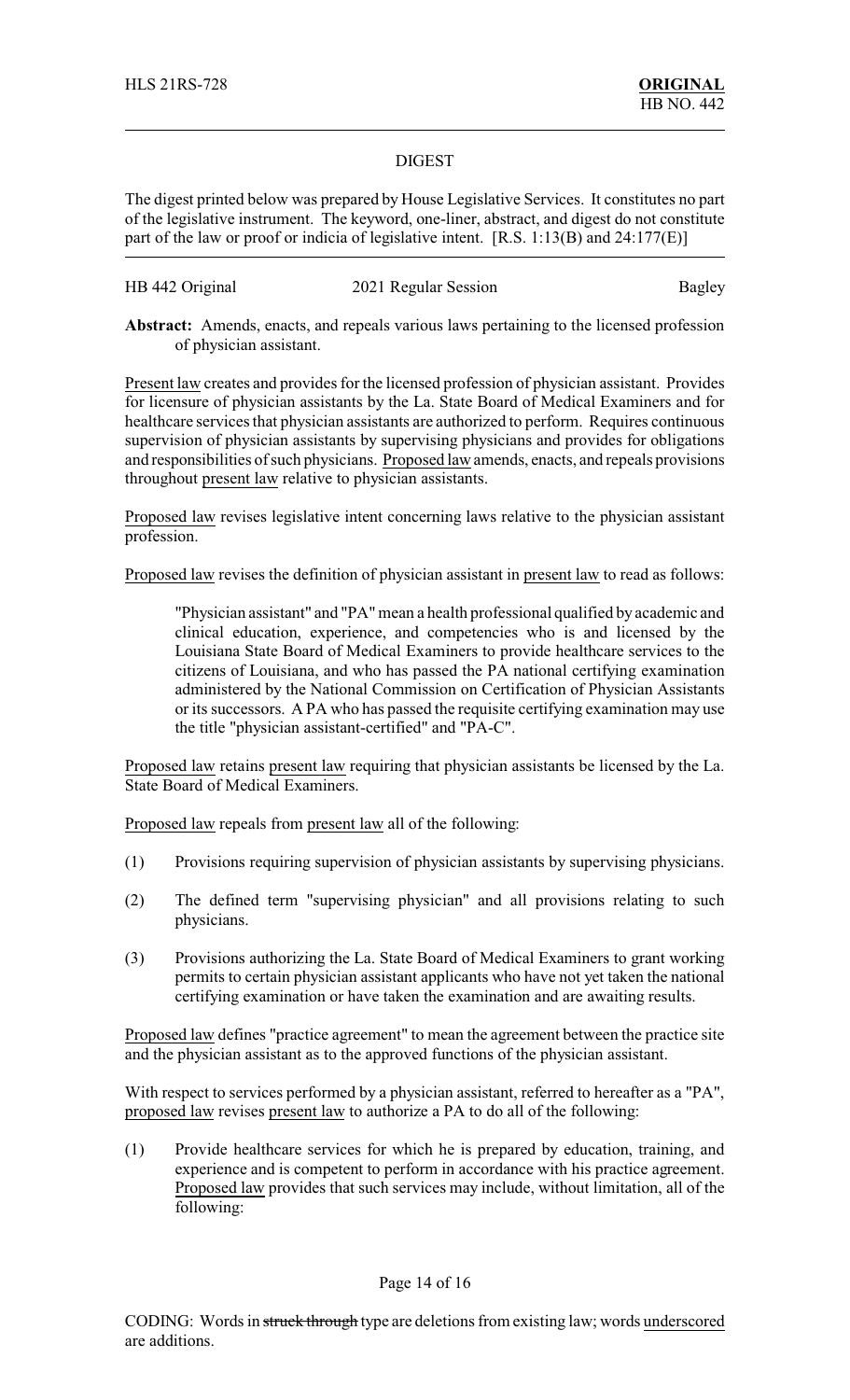- (a) Obtaining and performing a comprehensive health history and physical examination.
- (b) Evaluating, diagnosing, managing, and providing treatment plans.
- (c) Educating a patient on health promotion and disease prevention.
- (d) Ordering and evaluating a diagnostic study and therapeutic procedure as authorized by his practice agreement.
- (e) Performing therapeutic procedures as authorized by his practice agreement.
- (f) Assisting in surgery.
- (g) Prescribing, administering, procuring, and dispensing legend drugs and medical devices and durable medical equipment.
- (h) Prescribing Schedule II through V drugs in accordance with registration with the federal Drug Enforcement Administration.
- (i) Ordering, where appropriate, home health care or hospice services or treatment.
- (j) Providing consultation upon request.
- (2) Obtain informed consent.
- (3) Order, delegate, and assign therapeutic and diagnostic measures to licensed or unlicensed personnel.
- (4) Certify the health or disability of a patient as required by any local, state, or federal program.
- (5) Request, receive, and sign for a professional sample, and distribute a professional sample to a patient.
- (6) Be reimbursed directly for healthcare services provided.
- (7) Provide healthcare services as a volunteer for a charitable organization or at a public or private event, including a religious event, youth camp, community event, or similar event if all of the following conditions apply:
	- (a) He receives no compensation for such services.
	- (b) He provides healthcare services in a manner that is consistent with his education, training, experience, and competence.
- (8) Provide healthcare services in emergencysituations, includingman-made and natural disaster relief efforts, or as appropriate during declarations of emergency by local, state, or federal officials.

With respect to professional liability, proposed law revises present law to stipulate that the legal responsibility for patient care activities of a PA, including care and treatment provided in healthcare facilities, shall be that of the PA.

Proposed law stipulates that a managed care organization with which the PA is a network provider shall not require a clinical supervisory relationship between a PA and another healthcare provider.

#### Page 15 of 16